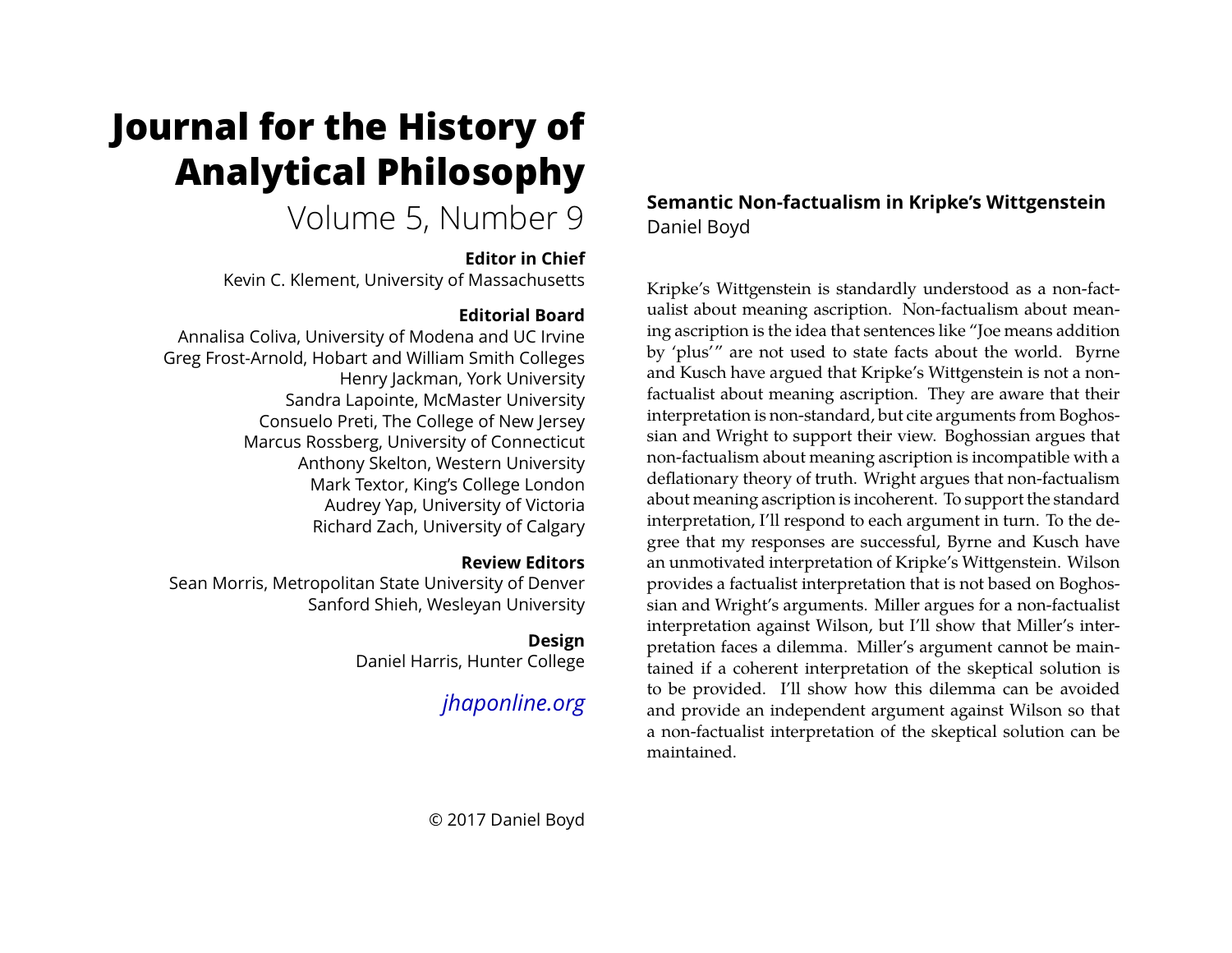## **Semantic Non-factualism in Kripke's Wittgenstein**

Daniel Boyd

#### **1. Introduction**

In *Wittgenstein: On Rules and Private Language*, Saul Kripke develops a "skeptical paradox" about meaning [\(Kripke](#page-13-0) [1982,](#page-13-0) 7– 13). Since Kripke distances himself from the ideas in the book, I will attribute the ideas in his book to Kripke's Wittgenstein (KW). In response to the paradox, KW provides a "skeptical solution". This skeptical solution involves a non-factualist analysis of meaning ascription (where meaning ascriptions are sentences like "Monique means cat by 'cat'"). As I understand it, the relevant non-factualism is just the idea that meaning ascriptions are not used to state facts about the world.

Paul Boghossian [\(1989\)](#page-13-1) and Crispin Wright [\(1984\)](#page-13-2) have argued that the skeptical solution's non-factual analysis of meaning ascription is untenable. Alex Byrne [\(1996\)](#page-13-3) and Martin Kusch [\(2006\)](#page-13-4) have endorsed some of the arguments from Wright and Boghossian, but do not see them as a reason to give up the skeptical solution. Rather, they see the arguments as evidence that KW should not be interpreted as a non-factualist about meaning ascription.

As it is my view that KW is a non-factualist about meaning ascription, I am going to argue against Byrne and Kusch's interpretation. I will do this by responding to the arguments they cite from Boghossian and Wright when motivating their views. Byrne cites Boghossian's argument that non-factualism about meaning ascription is inconsistent with deflationary theories of truth. I will show that this argument fails because of an equivocation in the notion of truth conditions. Kusch cites Boghossian's argument as well as an argument from Wright that non-factualism about meaning ascription is by itself an incoherent position. According to Wright's argument, non-factualism about meaning ascription entails a global non-factualism for all statements. I will show that Wright's argument presupposes the falsity of a deflationary theory of truth that KW explicitly endorses. So these arguments from Boghossian and Wright do not compromise the coherence of KW's non-factualism about meaning, and that undermines the motivation for Byrne and Kusch's interpretation.

Wilson [\(2002\)](#page-13-5) provides a factualist interpretation that is not based on arguments from Wright and Boghossian. Miller [\(2010\)](#page-13-6) criticizes this position, and offers a non-factualist interpretation instead. To motivate the criticism against Wilson, Miller employs an argument from Wright. But this argument from Wright cannot be accepted unless the skeptical solution is rejected. I'll provide an independent reason for resisting Wilson's interpretation so that a coherent non-factualist interpretation of the skeptical solution can be provided.

I will first explain the skeptical paradox. I will then outline my own interpretation of KW's skeptical solution. After that, I will respond to the arguments from Boghossian and Wright that Byrne and Kusch cite to motivate their interpretations. Then, I'll look at Wilson's interpretation and Miller's non-factualist criticism. I'll reconstruct the argument from Wright that Miller cites and reply to it by showing how a response can be provided on analogy with KW's resolution of the original paradox about meaning.

#### **2. The Skeptical Paradox**

Suppose you had never added any numbers that were higher than 68 or 57. If someone asked you "what is 68 plus 57?",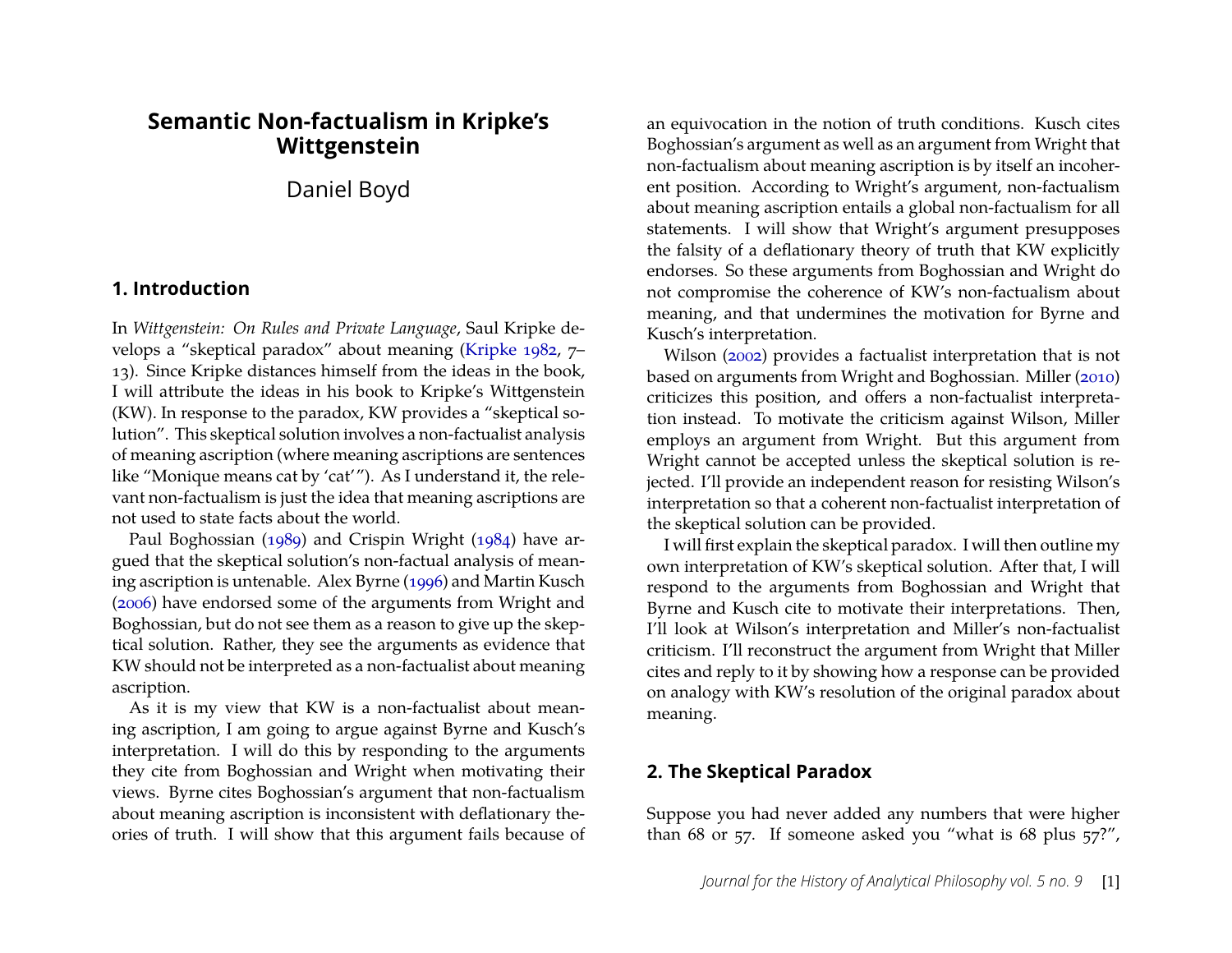then you would probably respond by saying "125". On past occasions when you used the word "plus", what you meant by that word was the plus function (which of course returns 125 when 68 and 57 are provided as inputs). Given that you ought to answer in a way that corresponds with what you meant in the past, 125 is not just the answer you would probably give, it is the answer that you *should* give.<sup>1</sup> This all seems commonplace, but a skeptic could suppose that on past occasions when you used the word "plus", what you actually meant by "plus" was the quus function. The quus function is just like the plus function except for one thing. If either of the two input numbers for the quus function is 57 or greater, the quus function returns 5. Now the skeptic's proposal that you previously meant quus by "plus" is preposterous. But supposing it was true, and given that you ought to have answered the initial question "what is 68 plus 57?" in a way that corresponded with what you previously meant by "plus", you should have answered " $5$ " to the initial question. This cannot be right, but is there any fact about your past mental states or behavior that could establish that you meant plus and not quus by your use of "plus" in the past? For various reasons that I will not go into, the skeptic in Kripke's dialogue concludes that there is no such fact. Now the skeptical paradox is this. If there could not be a fact that established whether you meant plus rather than quus by your use of "plus" in the past, then how could you have meant anything by your use of "plus" at all? Moreover, if there are no facts to establish what you meant in the past, then how could you ever mean anything by any word?

#### **3. Interpreting the Skeptical Solution**

The skeptical solution is best understood as involving three components [\(Kripke](#page-13-0) [1982,](#page-13-0) 55–86). The first is a deflationary theory of truth. The exact nature of KW's version of deflationism is not so important here, so I will just make some general comments that I think are relevant. There is a metaphor that is helpful for understanding deflationary theories of truth. The idea is that truth has no nature. Unlike certain things, such as gravity or heat, truth is not something for which we can gain any substantive knowledge. Rather, we can at best say something about the meaning of the word "true" or its function in our language. A common idea is that the word "true" is used as a device for committing ourselves to the content of other people's beliefs, but whatever functions it may serve, for our purposes, we can think of its meaning as being encapsulated in the following disquotational schema:

#### (DS) "*S*" is true iff *S*.

The second component of the skeptical solution is a warranted-use theory of meaning. On such a theory, the meaning of indicative sentences is characterized in terms of their conditions of warranted use. It is not exactly clear how to understand this since there are multiple senses of warrant [\(Price](#page-13-8) [2003\)](#page-13-8). Sometimes we call an assertion unwarranted when a speaker does not believe what they assert. Other times we say a speaker's assertion is unwarranted when they lack some kind of grounds for their assertion even when they believe it. Are either of these the relevant notions of warrant that KW has in mind? Clarifying the relevant notion of warrant looks like a serious puzzle, and we could make even more nuanced distinctions. Fortunately, I do not think it is important to focus on this here. Keeping in mind that there is an issue concerning how to understand the relevant notion of warrant, it is helpful to think about warranted-use

<span id="page-2-0"></span><sup>1</sup>See [Glüer and Wikforss](#page-13-7) [\(2009\)](#page-13-7). There is an issue about whether there are obligations with respect to linguistic use and if so what their source is. I will talk in terms of obligation, but the issue can be raised instead with the notion of correctness.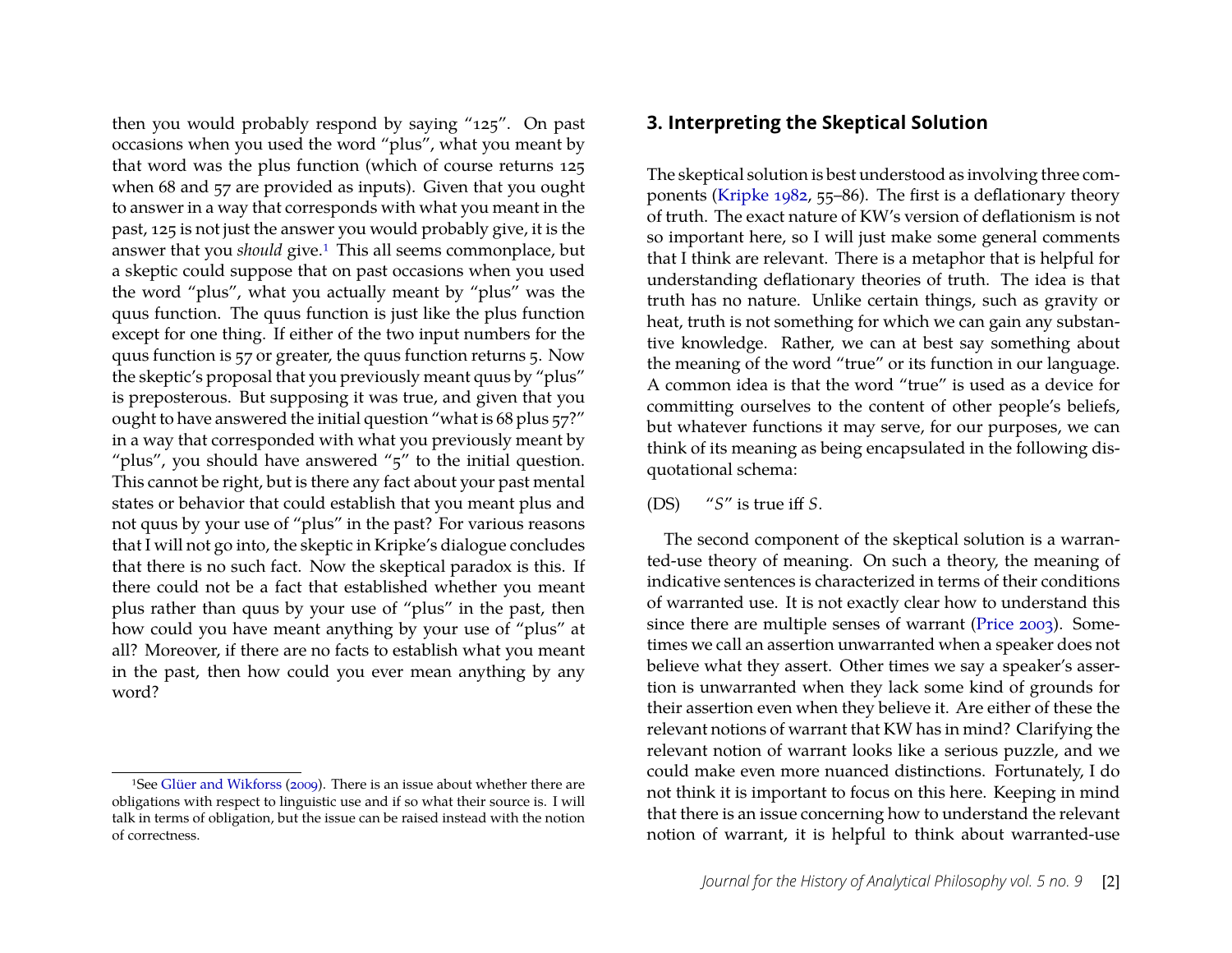theories as a reaction to truth-conditional theories of meaning. The skeptical solution rejects truth-conditional theories of meaning in a highly specific sense. According to these theories, the meaning of statements is explained in terms of their truth conditions and truth conditions are understood in terms of the early Wittgenstein. The early Wittgenstein idea is that every statement in our language corresponds with a possible fact and that each statement is true if its corresponding fact holds and false otherwise. I will refer to this view as the Tractarian theory of meaning. It gives us a sense of truth conditions that I will call Tractarian truth conditions.

The third component of the skeptical solution is a nonfactualism about meaning ascription. When KW is explaining how we have to understand meaning ascriptions to avoid the skeptical paradox he says:

<span id="page-3-1"></span> $(K_1)$  ... it becomes more plausible that the linguistic role even of utterances in the indicative mood that superficially look like assertions need not be one of 'stating facts'. [\(Kripke](#page-13-0) [1982,](#page-13-0) 73)

This non-factualism is interpreted in various ways in the literature. According to the way I understand it, on a warranted-use theory of meaning, it is open for us to think that meaning ascriptions are not used to state facts, for example, facts about a speaker's psychology or behavioral dispositions[.2](#page-3-0) While some sentences like "Lou weighs less than a ton" are used to state facts, on the skeptical solution, sentences like "Lou means addition by 'plus'" do not play a fact-stating role.

Sentences concerning ordinary objects and theoretical physical entities (like electrons) are typically understood as being used to state facts. But when considering sentences that ascribe taste, humor, numbers, and even morals, some philosophers have claimed that they might not be used for a fact-stating purpose. It is disputable where the boundary between fact-stating and non-fact-stating language is, but while some may deny the distinction altogether, there does seem to be an intuitive distinction. Nonetheless it would be nice if we could say more than mere explanation by way of example to give an account of what fact stating amounts to.

Some philosophers have invoked causal notions to explain the distinction. For example, Blackburn says that when we use language concerning ordinary objects, "we embrace not only the tables and chairs it posits, but a distinct view about our relation to them. We must think of ourselves as causally influenced by them, and sensitive to their multitude of properties: their position, creation, destruction, properties and changes" [\(Blackburn](#page-13-9) [2007,](#page-13-9) 11). KW does not invoke this theory or any other theory to say what it is to state a fact. It is typically true that when we ascribe meaning to a person, our ascriptions are causally influenced by the person's mental states and behavior. But according to the skeptical paradox, neither mental states nor behavior can be identified with an entity or fact that we could rightfully call a "meaning".

Supposing that there are no meaning facts or entities, this is still not by itself a reason for thinking that meaning ascriptions function differently from ordinary object statements. There are no ghosts, but this isn't a reason for thinking that statements about ghosts are non-factual. It is a reason for thinking that ghost statements are false. So if there are no meaning entities, why not say meaning ascriptions are systematically false? I take it that this skeptical conclusion is not a live option since it involves the self-undermining conclusion that we never mean anything. Meaning ascription must then operate in a different way. We naturally express this by saying that meaning ascriptions are not used for the purpose of stating facts. This idea, that meaning ascriptions do not state facts is the key to resolving the paradox.

<span id="page-3-0"></span><sup>2</sup>Of course then they must play some other role. I will not delve into this, but notice Frege-Geach worries arise here. Also, there is an issue concerning what explains why non-factual language (or any language) is truth-apt.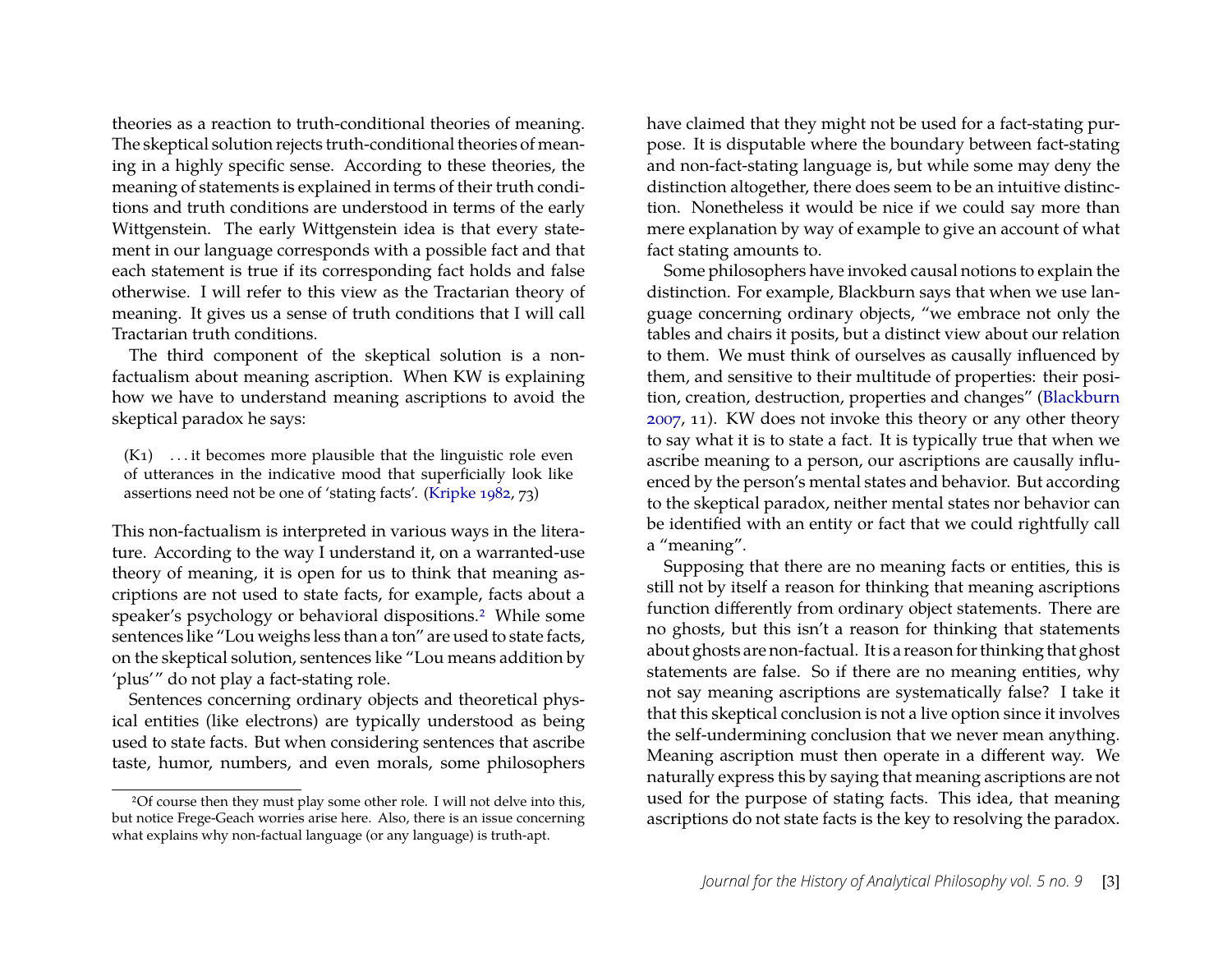If meaning ascriptions are not properly understood as stating facts, then no paradox will arise from the skeptic's contention that no fact could establish whether a person meant plus or quus by their use of "plus" in the past.

In  $(K_1)$ , it is important that we understand KW as only making a point about *some* indicative statements. Meaning statements are non-factual, but statements about ordinary objects are not. The evidence for this is in a remark about Wittgenstein concerning a distinction between numerals and terms like 'slab'. KW says, "Nevertheless the legitimacy, in its own way, of the expression 'stand for numbers' should not lead us to think of numerals as similar to expressions such as 'slab', 'pillar', and the like" [\(Kripke](#page-13-0) [1982,](#page-13-0) 74). On KW's deflationary theory of truth, no assertion corresponds with a fact that determines its truth value. So for KW, no statement has Tractarian truth conditions. Since some statements are understood as fact-stating, we cannot identify KW's non-factualism with the idea that a statement lacks Tractarian truth conditions. This will be relevant as some interpret KW's non-factualism as only involving the idea that meaning ascriptions lack Tractarian truth conditions.

Before I look at Boghossian's argument, I want to make a comment about how it has influenced Byrne's interpretation of KW. Byrne uses the argument from Boghossian to motivate the idea that it is wrong to think of KW as a non-factualist [\(Byrne](#page-13-3) [1996,](#page-13-3) 341). As evidence for a factualist interpretation, he cites the following passage where KW comments on meaning ascription:

(K2) Can we not with propriety precede such assertions with 'It is a fact that' or 'It is not a fact that'? [\(Kripke](#page-13-0) [1982,](#page-13-0) 86)

It is puzzling to me why the propriety of fact speech would be evidence that KW is a factualist about meaning ascription in any interesting sense. Byrne is aware that his factualist interpretation is in obvious tension with passages like  $(K_1)$ . To explain passages like  $(K_1)$ , he says that KW is ...

... only concerned to deny the existence of a "'superlative

fact' . . . about my mind that constitutes my meaning addition by 'plus'." But the lack of a *superlative*fact certainly does not mean, according to Kripke's Wittgenstein, the lack of any fact at all. [\(Byrne](#page-13-3) [1996,](#page-13-3) 342)

Byrne does not say whether this leftover fact amounts to anything more than the idea that it is appropriate to append the phrase "it is a fact that" to our meaning ascriptions. If it is something more, Byrne does not say what this non-superlative fact is supposed to amount to. If it is not something more, it is not clear why we should be motivated to call KW a factualist about meaning ascription. To my knowledge no one denies that KW is a factualist in the very limited sense that it is acceptable to append "it is a fact that" to a meaning ascription.

It makes sense for Byrne to cite Boghossian. Boghossian argues that non-factualism about meaning ascription is incompatible with KW's deflationary theory of truth. If Boghossian were right, and we wanted to maintain the coherence of KW's position, then we would have to read KW as a factualist about meaning ascription.

#### **4. Is Deflationism About Truth Compatible With Non-factualism about Meaning?**

Boghossian runs a *reductio* argument against the skeptical solution. His argument relies on the claim that non-factualism about meaning is incompatible with deflationary truth theories [\(Boghossian](#page-13-1) [1989,](#page-13-1) 525–26). I find the argument for this claim unconvincing. Byrne accepts the claim, but rather than seeing this as a refutation of the skeptical solution, he takes it as a reason to read KW as a factualist about meaning ascription[.3](#page-4-0)

<span id="page-4-0"></span><sup>3</sup>More precisely, Byrne says he uses the claim that "deflationism about truth aptness is incompatible with non-factualism". Boghossian's deflationary theory of truth involves a deflationary theory of truth aptness.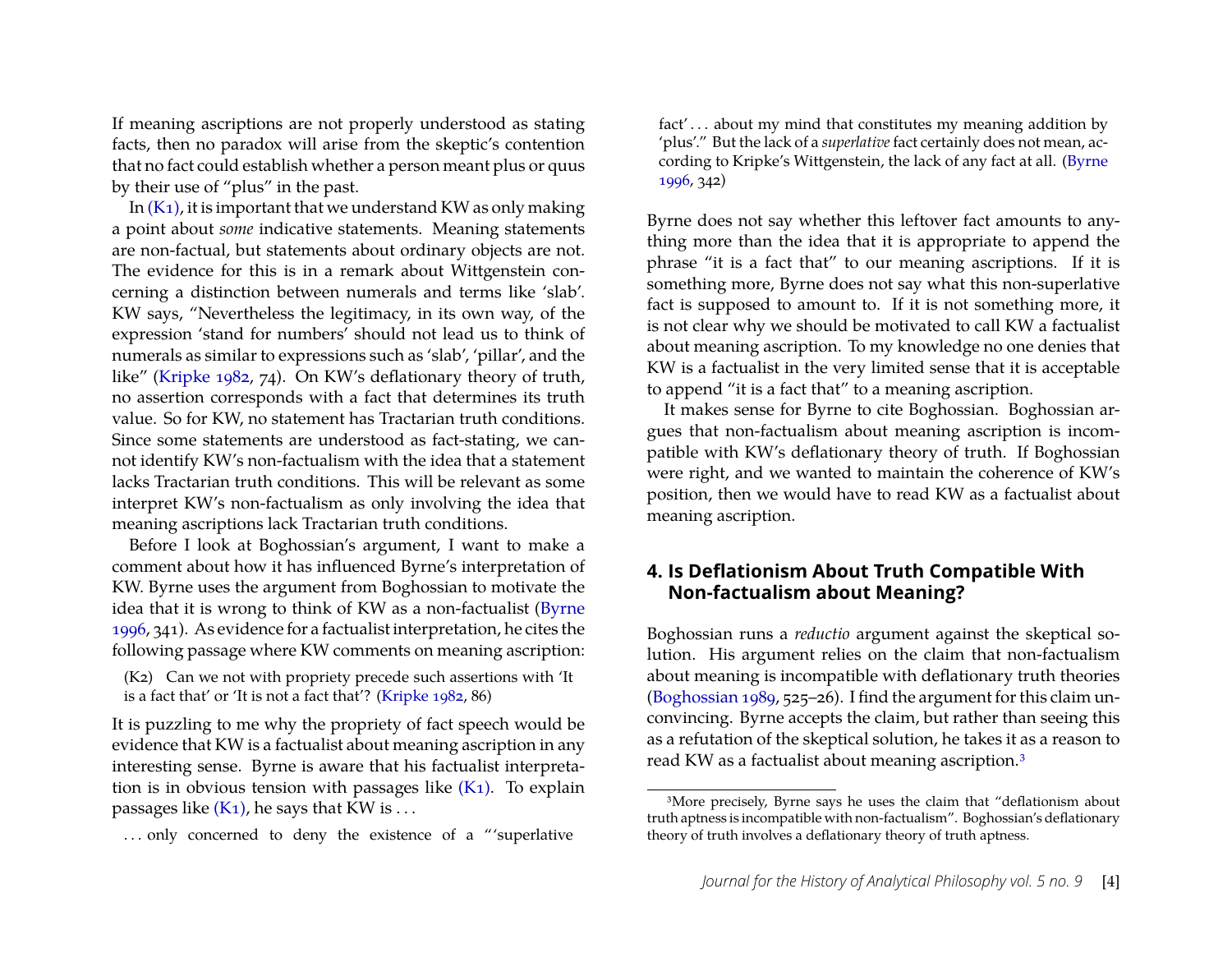According to how Boghossian understands deflationary theories of truth, meaning ascriptions have truth conditions as long as they are significant and declarative [\(Boghossian](#page-13-1) [1989,](#page-13-1) 525– 26). He does not really say what he means by truth conditions, but since meaning ascriptions are significant and declarative, this would entail that they have truth conditions. Boghossian concludes that the skeptical solution must therefore give up its claim that meaning ascriptions lack truth conditions, or else reject a deflationary theory of truth. Since the skeptical solution rejects truth conditions for meaning ascriptions and accepts a deflationary theory of truth, this is an apparent dilemma. But if we look closely we can see that the skeptical solution has not been refuted. It is true that the skeptical solution involves a rejection of truth conditions for meaning ascriptions, but recall that the rejected notion of truth conditions was highly specific.

The skeptical solution's rejection of truth conditions was a rejection of the early Wittgenstein's ontology of possible facts that correspond with statements and determine their truth values. But does a rejection of truth conditions in this Tractarian sense prevent one from being a deflationist about truth? This is far from obvious. The deflationary theory of truth that Boghossian outlines entails that statements have truth conditions when they are significant and declarative. The reasoning behind this is that we can interchange a significant declarative sentence *S* with "It is true that *S*". As far as I can tell, the only sense in which this fact about interchangeability entails that *S* has truth conditions is that the disquotational schema applies to *S*. But then it has only been shown that significant declarative statements have truth conditions in the sense that the disquotational schema applies to significant declarative statements. This does not amount to an acceptance of truth conditions in the sense envisioned by the early Wittgenstein, so it should be open for an adherent of the skeptical solution to accept truth conditions for meaning ascriptions in the disquotational sense and still deny that meaning ascriptions have truth conditions in the Tractarian sense. That is unless there was some argument that the applicability of the disquotational schema to a statement entailed the existence of a possible fact that corresponded with it, making it true if it obtained, and false otherwise. Boghossian at least does not provide such an argument. So even if we (wrongly) identified KW's meaning non-factualism with the idea that meaning ascriptions do not have Tractarian truth conditions, we would still be left without a reason for thinking that deflationism about truth is incompatible with non-factualism about meaning. So we lose Byrne's motivation for reading KW as a factualist about meaning ascription.

Before looking at Wright's argument, it will be worth commenting on how it relates to Kusch's interpretation of KW. Kusch, being influenced by Boghossian and Wright, has like Byrne, interpreted KW as a factualist about meaning ascription [\(Kusch](#page-13-4) [2006,](#page-13-4) 158). Kusch is also aware that this is difficult to square with passages like  $(K_1)$ . He has suggested that passages like these be understood as denying that meaning ascriptions have Tractarian truth conditions [\(2006,](#page-13-4) 168–75). Surely this is part of KW's view, but I think Kusch is missing a key feature of KW's non-factualism about meaning. As I argued previously on the basis of the slab passage, KW's non-factualism is not global, even though KW does globally reject that statements have Tractarian truth conditions. Part of Kusch's hesitance to read KW as a non-factualist about meaning ascription is based on Wright's argument that non-factualism about meaning requires global non-factualism for all statements. I will turn to this argument now.

It is worth mentioning that Alexis Burgess defends the claim that nonfactualism is compatible with a deflationary theory of truth in [Burgess](#page-13-10) [\(2010\)](#page-13-10). However, he defines non-factualism as the denial of bivalence. This is not the non-factualism in KW.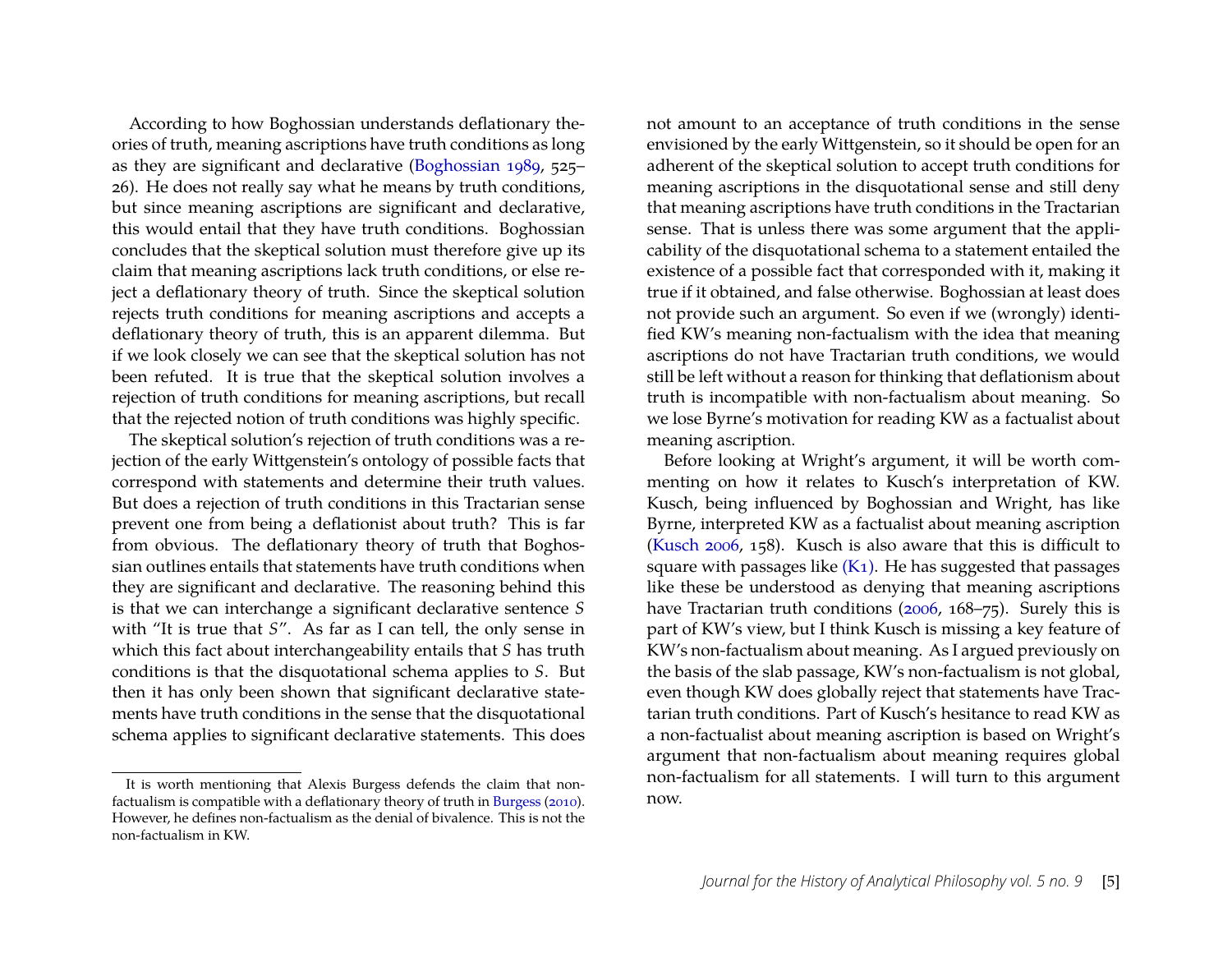#### **5. Does Non-factualism About Meaning Entail Global Non-Factualism?**

Wright interprets KW as holding the view that meaning ascriptions are not used to state facts. I think this is correct, but Wright argues that such a view entails a global non-factualism for all statements. Wright sees this as a reason to think the skeptical solution is incoherent. But Kusch cites this point to argue that KW was never a non-factualist in the first place. My view is that Wright's argument fails. So, it is not a reason to reject the skeptical solution or read KW as a factualist. I will reconstruct Wright's argument as I understand it.

- (A1) The skeptical solution is a form of projectivism about meaning ascription.
- <span id="page-6-0"></span>(A2) Projectivism about meaning ascription entails projectivism about the truth of all statements.
- (A3) The skeptical solution entails projectivism about the truth of all statements.
- (A4) Projectivism about the truth of all statements is incoherent.
- (AC) Therefore, the skeptical solution is incoherent.

Wright explains projective statements by saying that they "are actually used not to state facts but rather to *project* various aspects of speakers' attitudes and affective responses" [\(Wright](#page-13-2) [1984,](#page-13-2) 761). So Wright's projectivism involves two ideas. One is that projective statements are not used to state facts. The other is that projective statements are used to "project" some kind of psychological state. I do not think the skeptical solution involves the idea that meaning ascriptions are used to project psychological states, but the non-fact-stating aspect is what is relevant in Wright's argument.

So on Wright's view, the following corollary of [\(A2\)](#page-6-0) will hold:

<span id="page-6-1"></span>(A2\*) If meaning ascriptions are not used to state facts, then truth ascriptions (i.e., sentences like "*S* is true") are not used to state facts.

As far as I can tell, the negation of  $(A2^*)$  is unproblematic. Why couldn't we hold a view where some truth ascriptions are used to state facts even if meaning ascriptions are not? Wright supports  $(A2^*)$  with a conditional claim about truth. He says, "If the truth value of *S* is determined by its meaning and the state of the world in relevant respects, then non-factuality in one of the determinants can be expected to induce non-factuality in the outcome" [\(Wright](#page-13-2) [1984,](#page-13-2) 769).

This conditional is only relevant if its antecedent is true, but why think a statement's truth value is determined by its meaning and the state of the world? On deflationary theories of truth, a statement's truth value is not really "determined" by anything because truth has no nature. Wright gestures at the idea that deflationary theories of truth would be difficult to work out, but he does not offer an argument for the needed antecedent. While Wright's argument for  $(A2^*)$  is inconclusive at best, Boghossian has provided an independent argument for (what *prima facie* looks like) the same claim [\(Boghossian](#page-13-1) [1989,](#page-13-1) 524 note 30). It is therefore important for me to say something about this.

We should first note how Boghossian uses the term "nonfactualist". He says, "The canonical formulation of a nonfactualist view—and the one that Kripke himself favors—has it that some targeted declarative sentence is not genuinely truth-conditional" [\(Boghossian](#page-13-1) [1989,](#page-13-1) 524). By "genuinely truthconditional", I think Boghossian is referring to something like the early Wittgenstein's conception of truth conditions. I have already argued that KW's non-factualism has to be something more than the mere rejection of Tractarian truth conditions, but we can in any case formulate Boghossian's canonical nonfactualism about meaning ascription like this: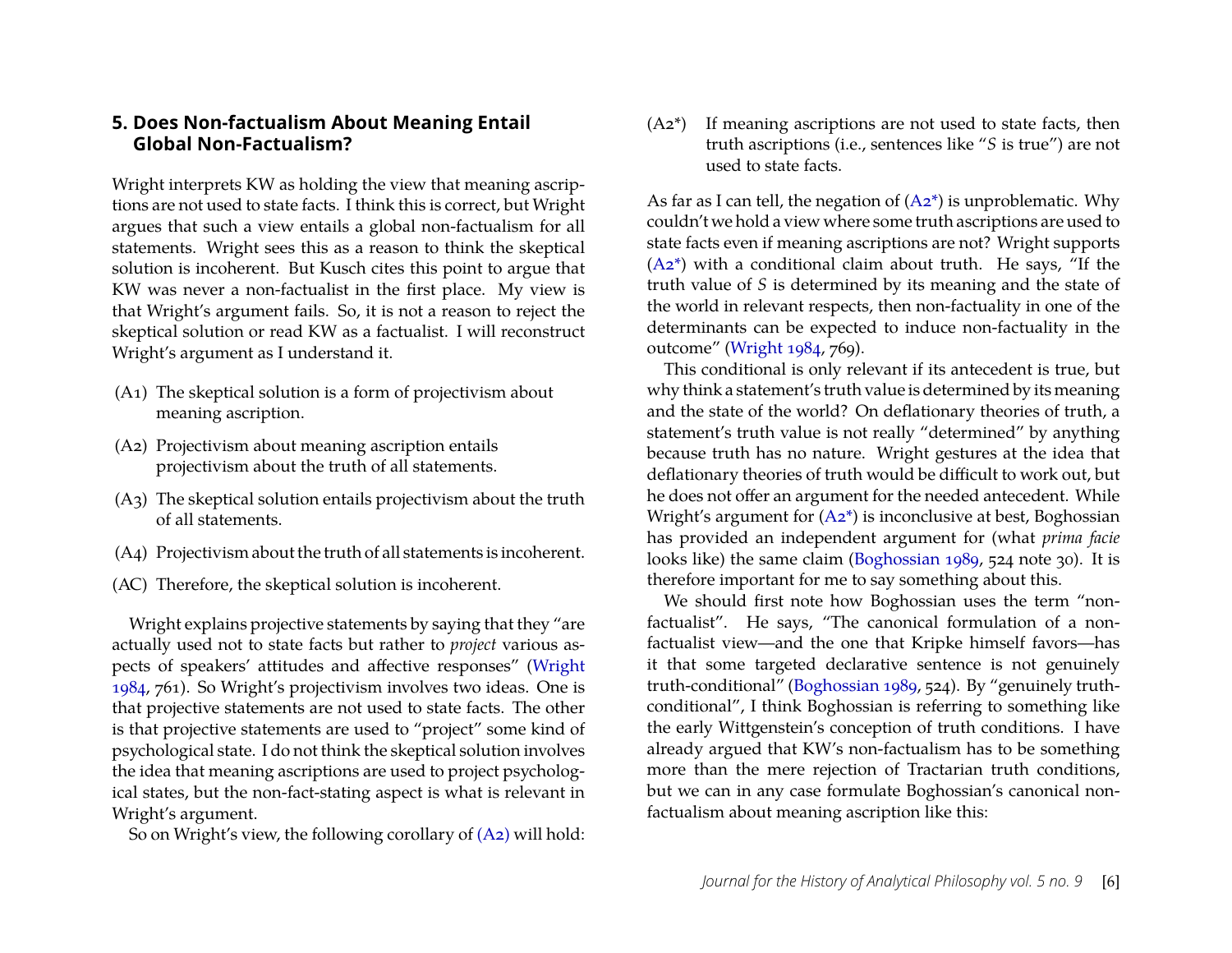(NFMA) For any *S*, *p*: '[*S*] means that *p*' is not genuinely truthconditional.

Boghossian thinks this implies the following:

(NFTC) For any *S*,  $p$ : '[*S*] has truth-condition  $p'$  is not genuinely truth-conditional.

He explains this by saying that "Since the truth-condition of any sentence *S* is (in part, anyway) a function of its meaning, a nonfactualism about meaning will enjoin a non-factualism about truth conditions" [\(Boghossian](#page-13-1) [1989,](#page-13-1) 525). For any sentence *S*, it should be true that if [*S*] is genuinely truth-conditional, then '[*S*] has truth-condition *p*' is genuinely truth-conditional. It then follows that:

(GNF) For any *S*, [*S*] is not genuinely truth-conditional.

I think Boghossian has shown that canonical non-factualism about meaning ascription entails canonical non-factualism for all statements, but has he shown that  $(A2^*)$  is true?

 $(A2^*)$  is the claim that if meaning ascriptions are not used to state facts, then truth ascriptions are not used to state facts. This is not the sense of non-factualism that is operative in Boghossian's argument that non-factualism about meaning ascription entails non-factualism for all statements. There, Boghossian uses the "canonical" formulation of non-factualism. According to this definition, what he established was that if meaning ascriptions do not have genuine truth conditions, then no statement has genuine truth conditions. Given that non-factualism about meaning ascription has only been shown to entail global non-factualism in this sense, Wright's [\(A2\\*\)](#page-6-1) has not been established by Boghossian. If one could provide an argument that sentences are not used to state facts when they lack genuine truth conditions, then  $(A2^*)$  could be shown. But as far as I can tell, it is consistent to think sentences can be used to

state facts even when the statements formed with them lack genuine truth conditions[.4](#page-7-0) If it had been shown that meaning non-factualism entailed global non-factualism, Wright would be correct in thinking that meaning non-factualism was incoherent. But since no such thing has been shown, Kusch's factualist interpretation of KW is unmotivated.

I think we can offer something like a diagnosis of what is going on with Boghossian's argument. On the skeptical solution, meaning ascriptions can be understood as non-factual in two different senses. They lack Tractarian truth conditions, but also, they are not used to state facts. Boghossian may be aware of this distinction. He says, "For consider a non-factualism solely about meaning—the view that, since there is no such property as a word's meaning something, and hence no such fact, no meaning-attributing sentence can be truth-conditional" [\(Boghossian](#page-13-1) [1989,](#page-13-1) 524).<sup>5</sup> Here he refers to the idea that there

<span id="page-7-1"></span><sup>5</sup>In this passage, Boghossian moves from the claim that there are no meaning facts to the claim that there are no genuine truth conditions for meaning ascriptions. But there is a more general immediate consequence that follows from the claim that there are no meaning facts. If there are no meaning facts, then there are no Tractarian truth conditions for any sentence (meaning ascription or otherwise). Boghossian provides an argument for the claim that if there are no genuine truth conditions for meaning ascriptions, then there are no genuine truth conditions for any claim. But Wilson [\(2002,](#page-13-5) 245) has pointed out that this argument does not seem to be in the text of KW. On Wilson's interpretation of KW, the general rejection of Tractarian truth conditions results from a *reductio* on the assumption that any meaningful statement has Tractarian truth conditions. So the rejection of Tractarian truth conditions for meaning ascriptions can be seen as an instance of the general rejection of

<span id="page-7-0"></span><sup>4</sup>Wilson [\(2002,](#page-13-5) 246) draws the distinction between a sentence not having Tractarian truth conditions and it not being used to state facts. He notes that there doesn't seem to be an implication from the former to the later, but does not assume that Wright is making this inference (see p. 249). From the previously cited passage from Wright, it is evident that Wright accepts an implication from the non-factuality of meaning to the non-factuality of truth (given a certain kind of non-deflationary theory of truth). That would also show  $(A2^*)$ , but the point in the text is that a non-deflationary theory of truth cannot be assumed since KW explicitly holds the opposite.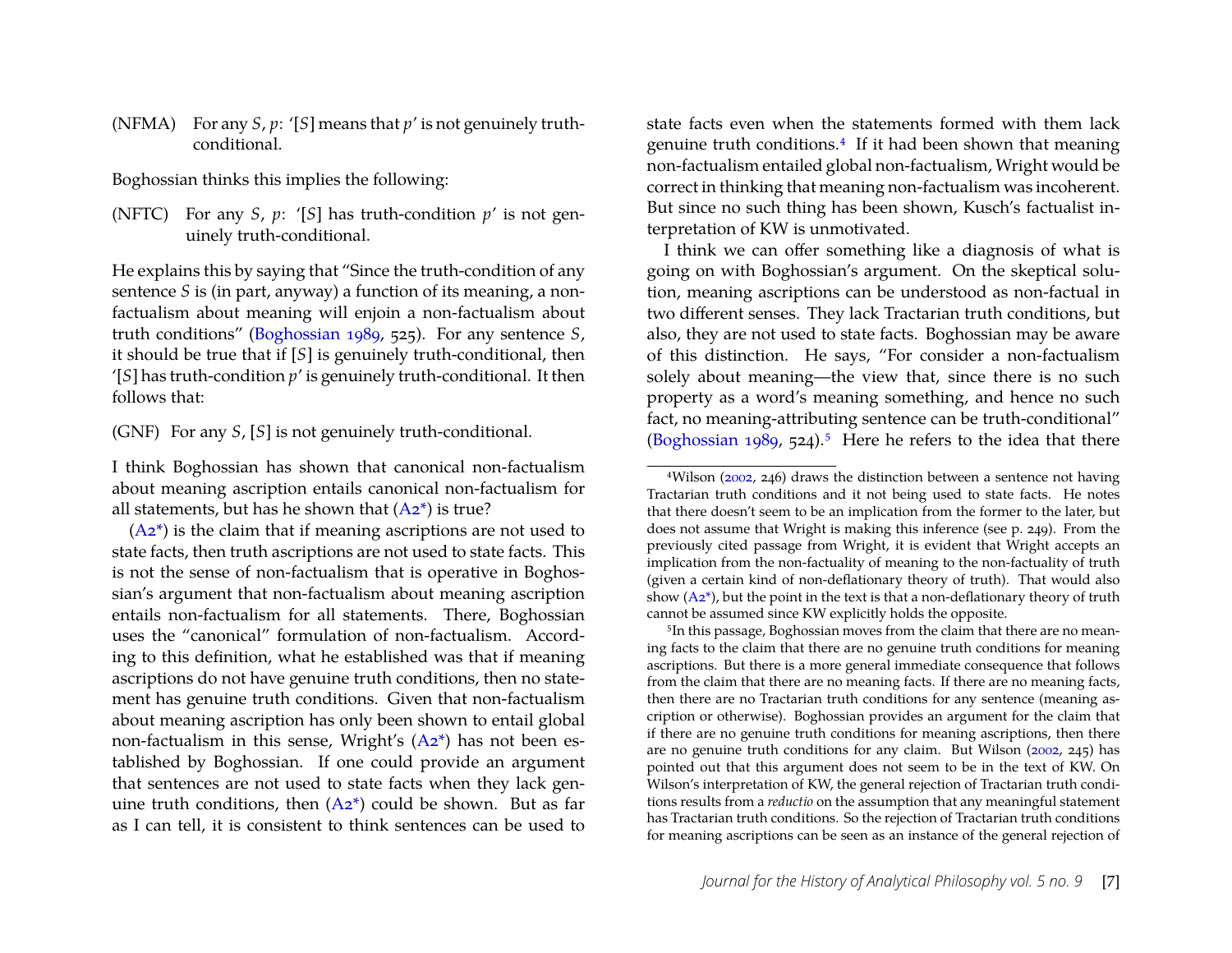are no meaning properties (or facts which could be stated). Because of the lack of facts to be stated, he says meaning sentences cannot be truth-conditional. If there are no Tractarian truth conditions for meaning ascriptions, then Boghossian's argument shows that no statement has Tractarian truth conditions. But even if no statement has Tractarian truth conditions, it does not follow that there is no such thing as fact-stating language. In the case of meaning ascriptions, these two notions of non-factuality overlap. Meaning ascriptions lack Tractarian truth conditions, but over and above this they are not used to state facts. Perhaps this gives rise to the assumption that if a sentence lacks Tractarian truth conditions, then it is not used to state facts. It must be kept in mind though that a global non-factualism has only been shown to follow in the sense that no statement has Tractarian truth conditions. If we had an argument that sentences are not used to state facts when they lack Tractarian truth conditions, then we would have an argument that there is no such thing as fact-stating language. But we have not come across an argument like that.

#### **6. A Factualist Interpretation not Based on Wright or Boghossian**

George Wilson [\(2002,](#page-13-5) 241, 247) argues for a factualist interpretation of KW that is not motivated on the basis of arguments from Boghossian or Wright. He distinguishes between the following two forms of non-factualism about meaning ascription:

- <span id="page-8-0"></span>(S3) Sentences of the form [*X* means Ψ by [Φ]] do not have classical realist truth conditions. [\(Wilson](#page-13-5) [2002,](#page-13-5) 247)
- <span id="page-8-1"></span>(S\*) There are no facts about *X* that assertions of the form [*X* means  $\Psi$  by [Φ]], even when they are correct by ordinary criteria, describe truly. [\(Wilson](#page-13-5) [2002,](#page-13-5) 246)

Wilson's classical realist truth conditions are the same as what I have called Tractarian truth conditions, and he denies that  $(S_3)$  implies  $(S^*)$  (241). According to Wilson (243), there is an argument in KW involving the following two claims:

- <span id="page-8-3"></span>(G) If there is a set of properties,  $P_1-P_n$ , that govern the correct application of [Φ] for *X*, then there are facts about *X* that *constitute*  $P_1$ — $P_n$  as the conditions that govern *X*'s use of  $[\Phi]$ .
- <span id="page-8-4"></span>(BSC) There are *no* facts about *X* that constitute any set of properties as conditions that govern *X*'s use of [Φ].

Wilson's KW accepts the negation of [\(RSC\)](#page-8-2) (the radical skeptical conclusion):

<span id="page-8-2"></span>(RSC) No one ever means anything by a term.

From [\(G\)](#page-8-3), [\(BSC\)](#page-8-4), and the negation of [\(RSC\)](#page-8-2), Wilson's KW infers the negation of  $(N_s)$  $(N_s)$ :

<span id="page-8-5"></span> $(N_s)$  If *X* means something by a term [Φ], then there is a set of properties,  $P_1-P_n$  that govern the correct application of  $[\Phi]$  for *X*.

The rejection of [\(N](#page-8-5)*s*) is a global rejection of Tractarian truth conditions, so Wilson's KW is globally non-factualist in this sense  $(245-46).$ <sup>6</sup>

While I agree with Wilson that KW accepts  $(S_3)$ , I think KW

Tractarian truth conditions. I agree with Wilson that Boghossian's argument doesn't seem to be in the text of KW. This way the rejection of Tractarian truth conditions for meaning ascriptions can be seen as an instance of the general rejection of Tractarian truth conditions for all statements, so that we do not need to see Boghossian's argument as filling the place of any gap in KW's reasoning. Miller's reading shares this interpretive advantage of not having to posit such a gap, but I will say more about Wilson and Miller and where I disagree with them below.

<span id="page-8-6"></span><sup>6</sup>If there are no properties governing the correct application of expressions, then there will not be Tractarian facts governing the truth of sentences.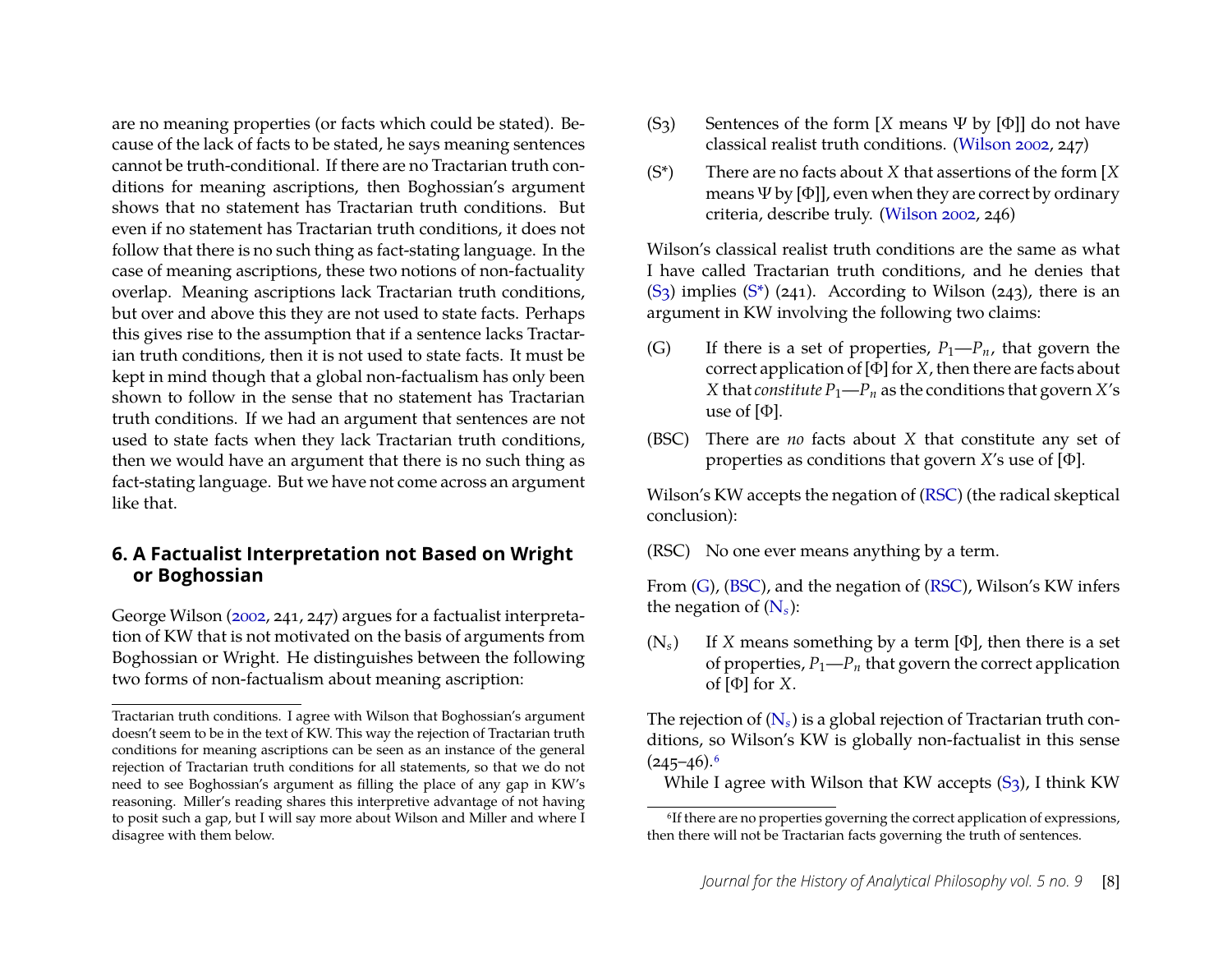also accepts  $(S^*)$ . So why reject Wilson's claim that KW only accepts non-factuality for meaning ascriptions in the first sense?

KW says at various places things like:

 $(K<sub>3</sub>)$  Wittgenstein holds, with the sceptic, that there is no fact as to whether I mean plus or quus. [\(Kripke](#page-13-0) [1982,](#page-13-0) 70–71)

Wilson [\(2002,](#page-13-5) 247) is inclined to interpret passages like this as stating a rejection of Tractarian truth conditions for meaning ascriptions. But I previously drew attention to a passage that makes reference to a form of non-factualism that cannot be identified with a rejection of Tractarian truth conditions.

<span id="page-9-1"></span> $(K_1)$  ... it becomes more plausible that the linguistic role even of utterances in the indicative mood that superficially look like assertions need not be one of 'stating facts'. [\(Kripke](#page-13-0) [1982,](#page-13-0) 73)

This passage concerns a division between fact-stating assertions and non-fact-stating assertions. The "non-fact-stating" assertions cannot be identified with the assertions that lack Tractarian truth conditions because KW globally rejects Tractarian truth conditions. Wilson is sensitive to the fact that this passage cannot be read in this way, but this constitutes a reason to resist his factualist interpretation.<sup>7</sup> Moreover, KW seems to analogize Wittgenstein's treatment for meaning ascriptions to the case of numerical language. For example, when explaining how the skeptical paradox is avoided, he says that the tests from *Philosophical Investigations* should be applied to meaning ascriptions. Now if we suppose that facts, or truth conditions, are of the essence of meaningful assertion, it will follow from the skeptical conclusion that assertions that anyone ever means anything are meaningless. On the other hand, if we apply to these assertions the tests suggested in *Philosophical Investigations*, no such conclusion follows. All that is needed to legitimize assertions that someone means something is that there be roughly specifiable circumstances under which they are legitimately assertable, and that the game of asserting under such conditions has a role in our lives. No supposition that 'facts correspond' to those assertions is needed. [\(Kripke](#page-13-0) [1982,](#page-13-0) 77–78)

On the immediately preceding page, KW cites the case of numerical language as an example of how Wittgenstein's technique in *Philosophical Investigations* can be applied*.*

Nevertheless the legitimacy, in its own way, of the expression 'stand for numbers' should not lead us to think of numerals as similar to expressions such as 'slab', 'pillar', and the like, except that the entities 'denoted' are not spatio-temporal. If the use of the expression 'stands for numbers' misleads in this way, it would be best to think in terms of another terminology, say, that an expression 'plays the role of a numeral'. This role, as Wittgenstein describes it, is plainly in strong *contrast* with the role of such expressions as 'slab', 'pillar', 'block', in the language games he describes in his early sections.

The case is a fine example of various aspects of Wittgenstein's technique in the *Investigations.* [\(Kripke](#page-13-0) [1982,](#page-13-0) 76)

This passage shows that KW is contrasting numerical language with ordinary object language. Just as KW distinguishes between fact-stating and non-fact-stating assertions in  $(K_1)$ , he draws a distinction between the denotational function of numerals and expressions like "slab". This difference between fact-stating and non-fact-stating language cannot be accounted for in terms of a distinction between assertions that do and do not have Tractarian truth conditions because no assertions have Tractarian truth conditions for KW.

<span id="page-9-0"></span><sup>7</sup>Wilson [\(2002,](#page-13-5) 247–49) also seems to hesitate in certain passages over his attribution of factualism to KW. He takes the notion of fact stating in  $(S^*)$  to be somehow vague so that the notion can be made distinct in various ways. He thinks that some sentences will turn out factual however the distinction is drawn. But concerning meaning ascriptions, he says "at least in the absence of such a further distinction, the skeptical solution is or should be agnostic about the truth of  $[(S^*)]''$  (249). I don't see that agnosticism is warranted here given that passages like  $(K_1)$  cannot be interpreted as a rejection of Tractarian truth conditions.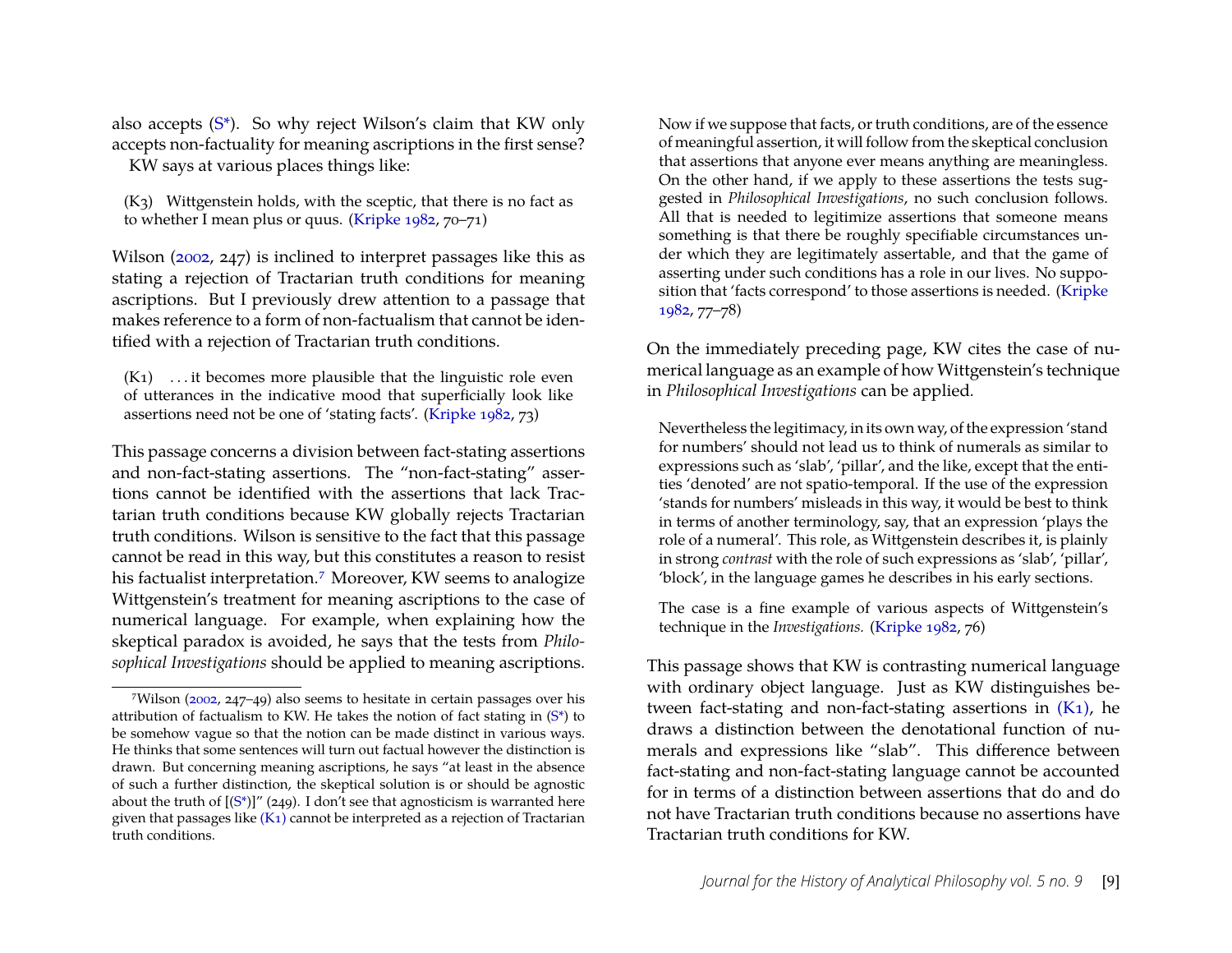#### **7. Miller's Non-factualist criticism of Wilson**

Miller [\(2010,](#page-13-6) 188) distinguishes between the two forms of meaning non-factualism  $(S_3)$  and  $(S^*)$  and does not assume that there is an implication from  $(S_3)$  to  $(S^*)$ . He interprets KW as rejecting the view that meaning ascriptions have Tractarian truth conditions, but rejects Wilson's factualist interpretation of KW (181). Miller refers to Wilson's interpretation as the non-classical realist view, and claims that it falls prey to a revenge version of the skeptical argument (174).

To understand Miller's criticism of Wilson, it will be important to look at how Miller characterizes the factualism in Wilson's KW. Miller argues that Wilson's KW is committed to a certain conception of what constitutes facts about meaning. The following passage from Wilson is relevant.

The new Sceptical Solution tries to explain the content of meaning ascriptions in terms of their role and utility in the relevant language games, and the normative conditionals about meaning, which the Classical Realist misconstrues as describing a super-rigid semantical determination, are explained in terms of the requirements that our use of standard criteria for meaning ascriptions engender and enforce. [\(Wilson](#page-13-5) [2002,](#page-13-5) 258)

In the passage, Wilson discusses requirements that are engendered by the use of standard criteria for meaning ascriptions. Miller claims that "[i]t is presumably these 'requirements' that on the non-Classical Realist view constitute facts about meaning" [\(Miller](#page-13-6) [2010,](#page-13-6) 174). Miller also describes the factualism in Wilson's KW as a view "that takes the assertability-conditions to be the meaning constituting facts themselves" (174 note 8). Given this characterization, Miller cites the following passage from Wright to build a criticism of Wilson's interpretation.

Could it yesterday have been *true* of a single individual that he associated with the sentence "Jones means addition by '+'" the sort of assertion conditions Kripke sketches? Well, if so, that truth did

not consist in any aspect of his finite use of that sentence or of its constituents; and, just as before, it would seem that his previous thoughts about that sentence and its use will suffice to constrain within uniqueness the proper interpretation of the assertion conditions he associated with it only if he is granted correct recall of the content of those thoughts—exactly what the skeptical argument does not grant. But would not any truths concerning the assertion conditions previously associated by somebody with a particular sentence have to be constituted by aspects of his erstwhile behavior and mental life? So the case appears no weaker than in the skeptical argument proper for the conclusion that there *are* no such truths. [\(Wright](#page-13-2) [1984,](#page-13-2) 770)

According to Miller, Wright's argument undermines the view that meaning facts are constituted by assertability conditions.<sup>8</sup> This is the basis for Miller's argument against Wilson. According to Miller's interpretation of Wilson, the meaning facts in Wilson's KW must be constituted by facts about assertability conditions. But if Wright's argument undermines the idea that meaning facts are constituted by assertability conditions, then there are no meaning facts for Wilson's KW (at least if we assume Miller's reading of Wilson).

While I sympathize with Miller's non-factualist interpretation of KW, I think the picture faces a dilemma. Either it cannot provide a coherent interpretation of KW, or it will have to abandon the previous argument against Wilson's factualist interpretation. Let me say more about this.

The previous argument against Wilson is based on Wright's argument. According to Miller, the argument from Wright is supposed to show that meaning facts are not constituted by assertability conditions. Wright's argument can be interpreted as showing this only if it is seen as showing that there are no truths

<span id="page-10-0"></span><sup>8</sup>See[Miller\(2010,](#page-13-6) 174 note 8); Miller says thatWright's argument "disables a factualist view of ascriptions of meaning that takes the assertibility-conditions to be the meaning-constituting facts themselves."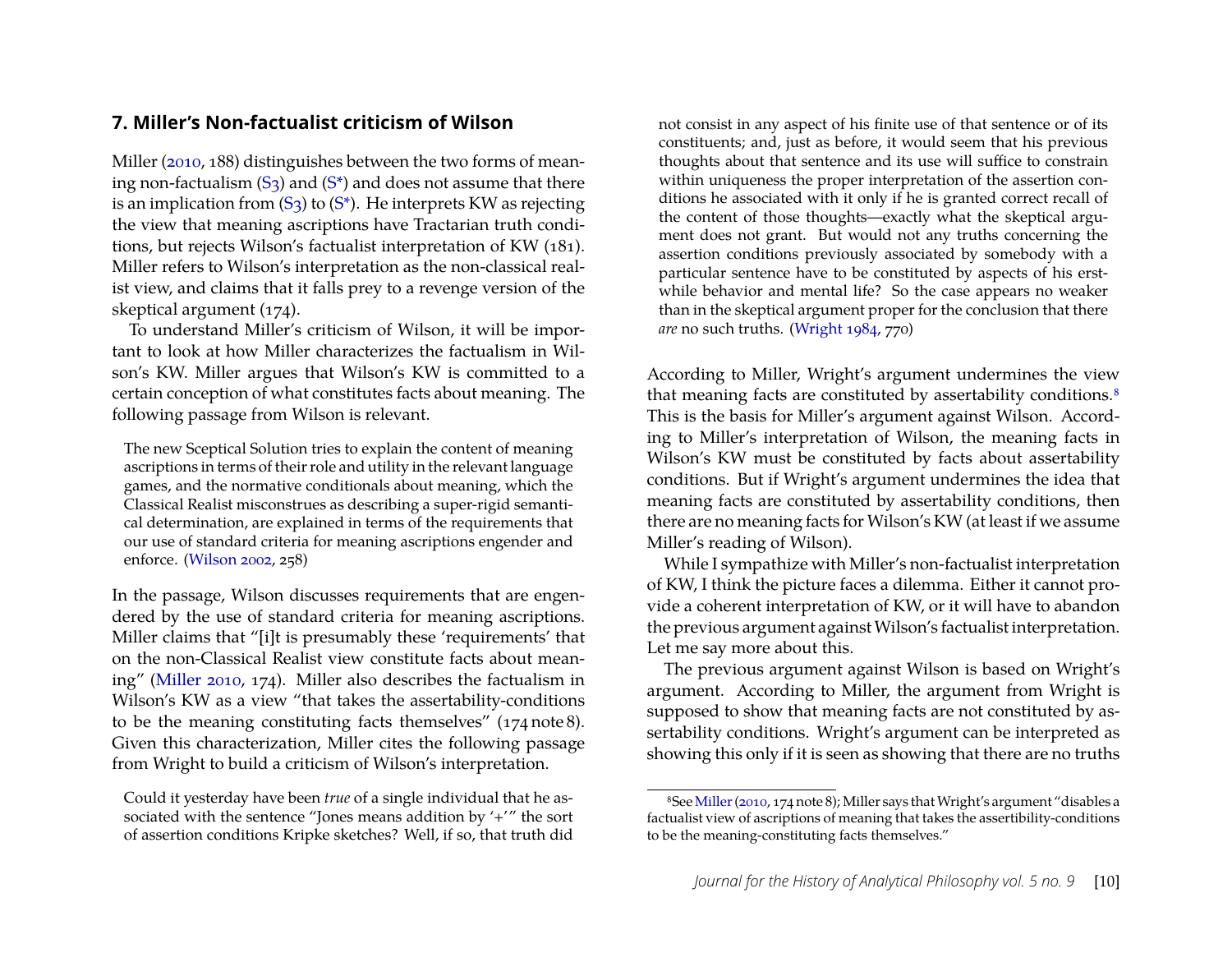concerning assertability conditions[.9](#page-11-0) But if Wright's argument showed that there were no truths concerning assertability conditions, then it could not be relied on in an attempt to provide a coherent interpretation of KW (since the skeptical solution presupposes the existence of assertability conditions). The conclusion that Wright draws from his own reasoning is that no coherent interpretation of KW can be given. Soon after the previously cited passage, Wright says "The skeptical solution seems to me, therefore, to be a failure. More: to sustain the skeptical argument is to uncage a tiger whose depredations there is then no hope of containing" [\(Wright](#page-13-2) [1984,](#page-13-2) 771).

So, should it be accepted that Wright's argument rules out truths concerning assertability conditions, so that a coherent interpretation of KW is unsalvageable? Or should this assumption be rejected? It is my impression that we should reject Wright's reasoning, and that it therefore cannot be used to support Miller's critique of Wilson's factualist reading of KW. I'll reconstruct Wright's argument, as I understand it, and point out where I think it goes wrong. I will convert some of the questions Wright asks into statements.

- <span id="page-11-2"></span>(B1) Truths (if there are such) concerning assertion conditions previously associated by somebody with a particular sentence have to be constituted by aspects of their erstwhile behavior and mental life.
- <span id="page-11-1"></span>(B2) Truths (if there are such) concerning assertion conditions previously associated by somebody with a particular sen-

tence are not constituted by aspects of their erstwhile behavior and mental life.

(BC) Therefore, there are no such truths concerning assertion conditions previously associated by anybody with a particular sentence.

The first thing we should focus on is [\(B2\).](#page-11-1) To understand the grounds for accepting it, we can think of Wright as a copycat skeptic who challenges us to find a fact that could establish whether a person associated a plus-like rather than a quus-like assertability condition with their use of "plus" in the past. If Kripke's skeptic is correct to think that there could not be a fact about a speaker that established whether they meant plus or quus by their use of "plus" in the past, then it also seems that no facts could establish whether a person associated a plus-like rather than a quus-like assertability condition with their use of "plus" in the past. If Wright's argument were sound, then it could never be true that a person associated any assertability condition with any expression. This is an undesirable conclusion and since the skeptical solution relies on a premise that is just like  $(B_2)$ , we need to examine  $(B_1)$ .

[\(B1\)](#page-11-2) places a requirement on the truth of statements like "Joe associates assertability condition *X* with expression *Y*". The requirement is that these sentences be understood as stating facts about speakers that could establish whether they associated a plus-like rather than a quus-like warranted-use condition with "plus". Is this really required? Wright has not argued for this. Moreover, on a warranted-use theory of meaning it is open for us to think that sentences like "Joe associates assertability condition *X* with expression *Y*" are not used to state facts. This is an analysis just like the one given for meaning ascriptions on the skeptical solution. On such a view, facts are not required for the truth of the relevant statements.

Does this mean that sentences ascribing assertability conditions are not used to state facts? It depends which sentences

<span id="page-11-0"></span><sup>9</sup>Looking carefully at the passage from Wright, the conclusion, explicitly stated, is that there are no truths concerning what assertability conditions a person associates with particular sentences. Is this sufficient to show that there are no assertability conditions? I will say more about this below, but it's worth noting that there is a different way that an argument could undermine the view that meaning facts are constituted by assertability conditions. Instead of arguing that there are no assertability conditions, it could be argued that assertability conditions (even though they exist) are insufficient to constitute meaning facts. Wright's argument, in any case, does not have such a structure.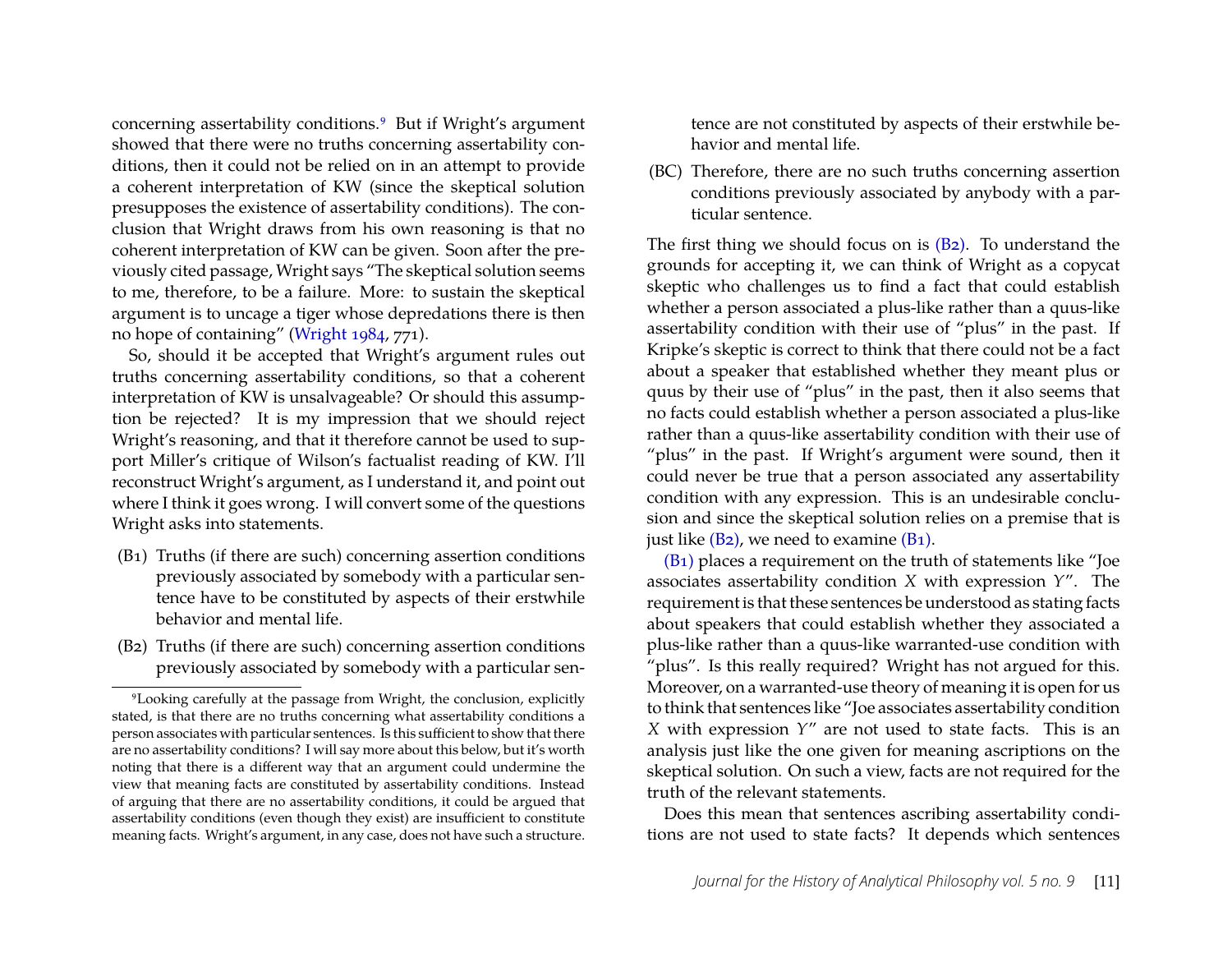we are talking about. We may reject  $(B_1)$  by holding the view that sentences like "Joe associates assertability condition *X* with expression *Y*" are not used to state facts. But even still, it is open for us to think that sentences like "expression *X* is warranted in condition *Y*" are used to state facts. It would actually be problematic if the latter sentences were not understood as factstating. When the skeptical solution says that meaning is to be understood in terms of warranted use, this is supposed to be an objective claim about the nature of language. So we can consistently hold the view that there are facts about the warranted use of expressions in our language without thinking that sentences like "Joe associates assertability condition *X* with expression *Y*" are used to state facts.

Given that Wright's argument is not accepted, it cannot be used to support Miller's critique of Wilson. This is desirable since Wright's argument (if sound) would rule out the possibility of a coherent interpretation of the skeptical solution. The skeptical solution may not be coherent at the end of the day, but this cannot be shown by Wright's argument.

#### **8. Conclusion**

I have argued that Boghossian and Wright's criticisms have not undermined the skeptical solution's meaning non-factualism. This removes Byrne and Kusch's motivation for reading KW as a meaning factualist. I have also argued that Wilson's factualist interpretation (which is not based on Boghossian or Wright) should not be accepted. Miller argues for a non-factualist interpretation over Wilson's factualist interpretation on the basis of Wright's revenge argument. But I have argued that the reasoning from Wright cannot be accepted in conjunction with the skeptical solution. So, instead of rejecting the skeptical solution, a non-factualist interpretation of KW can be maintained as long as we reject the argument from Wright. This is desirable since

KW is more naturally read as a non-factualist about meaning ascription.

#### **Acknowledgements**

I would like to thank an anonymous reviewer for comments that improved the quality of the material presented here. Aside from improving the philosophical argumentation and structure of presentation, I have benefited from points they made about the literature on Kripke's Wittgenstein. For example, given that there is so much work on Kripke's Wittgenstein, it is difficult to know which parts of the literature are the most interesting and relevant to focus on. In choosing authors, I have definitely been influenced by Kusch's efforts to organize perspectives in the literature on Kripke's Wittgenstein. But I am sure that some of my choices about what to focus on are influenced by arbitrary factors and personal interest. Another issue with work on Kripke's Wittgenstein is that since so much has been written on the topic, it is difficult to say something new and to determine when a point has or hasn't already been made. I am thankful to the reviewer for pointing out relevant areas of the literature that I had not considered so that I could make it more clear what my own position is. I am also grateful to Saul Kripke, Daniel Muñoz, Graham Priest, Jesse Rappaport, Jian Shen, and Tyler Wilbers. They provided comments and criticisms on early versions of this paper that led to substantial improvements in clarity and philosophical content.

> **Daniel Boyd** CUNY Graduate Center d.boyd7001@gmail.com